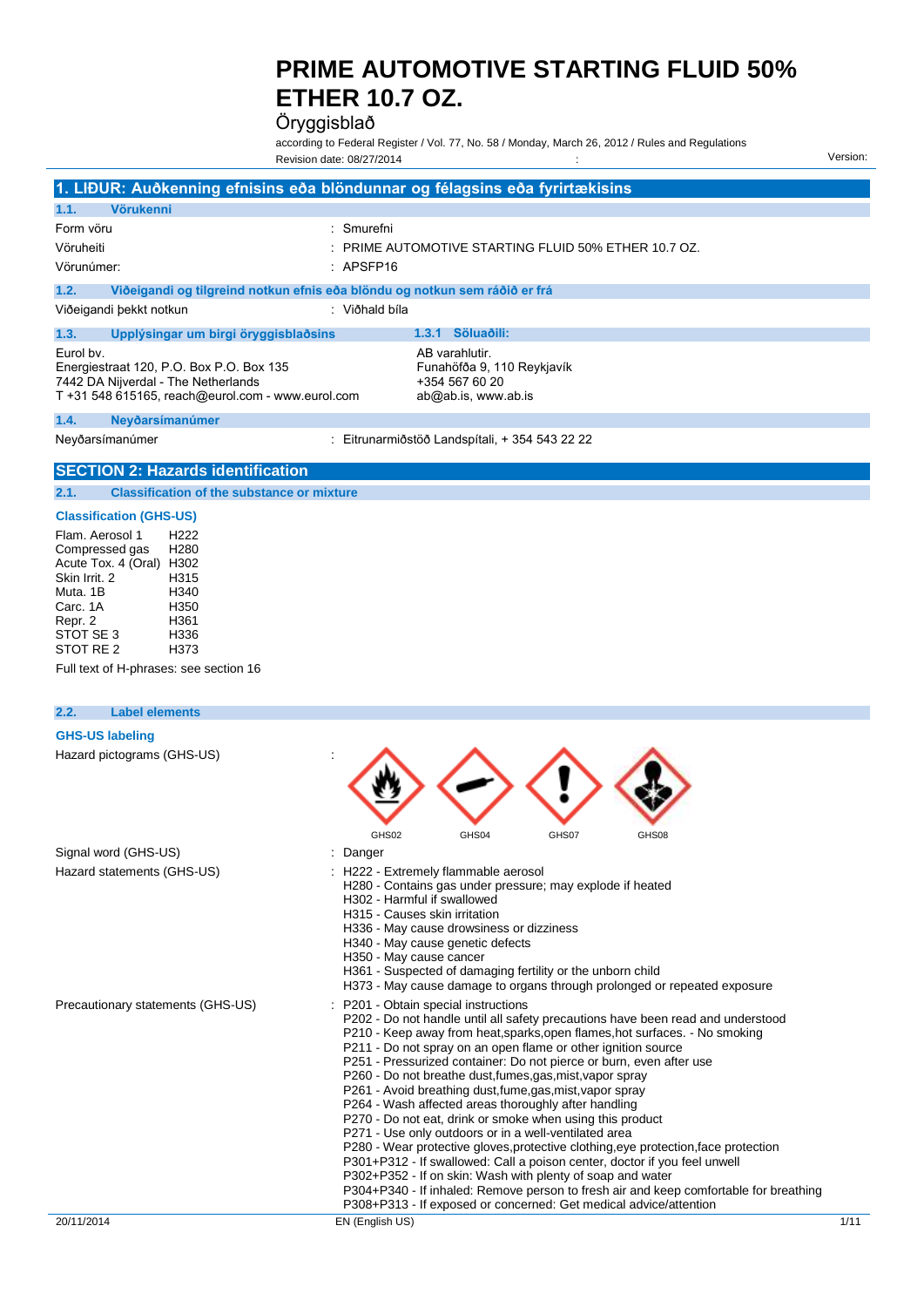Safety Data Sheet

according to Federal Register / Vol. 77, No. 58 / Monday, March 26, 2012 / Rules and Regulations

|                                                         |                                        | P312 - Call a POISON CONTROL CENTER, doctor, if you feel unwell.                                                                                                                                                                                    |
|---------------------------------------------------------|----------------------------------------|-----------------------------------------------------------------------------------------------------------------------------------------------------------------------------------------------------------------------------------------------------|
|                                                         |                                        | P314 - Get medical advice/attention if you feel unwell                                                                                                                                                                                              |
|                                                         |                                        | P321 - Specific treatment: See section 4.1 on SDS                                                                                                                                                                                                   |
|                                                         |                                        | P330 - Rinse mouth                                                                                                                                                                                                                                  |
|                                                         |                                        | P332+P313 - If skin irritation occurs: Get medical advice/attention                                                                                                                                                                                 |
|                                                         |                                        | P362 - Take off contaminated clothing and wash before reuse                                                                                                                                                                                         |
|                                                         |                                        | P403+P233 - Store in a well-ventilated place. Keep container tightly closed                                                                                                                                                                         |
|                                                         |                                        | P405 - Store locked up                                                                                                                                                                                                                              |
|                                                         |                                        | P410+P403 - Protect from sunlight. Store in a well-ventilated place                                                                                                                                                                                 |
|                                                         |                                        | P410+P412 - Protect from sunlight. Do not expose to temperatures exceeding 50 °C/122 °F<br>P501 - Dispose of contents/container to appropriate waste disposal facility, in accordance with<br>local, regional, national, international regulations. |
| 2.3.                                                    | <b>Other hazards</b>                   |                                                                                                                                                                                                                                                     |
| Other hazards not contributing to the<br>classification |                                        | : Contains gas under pressure; may explode if heated.                                                                                                                                                                                               |
| 2.4.                                                    | <b>Unknown acute toxicity (GHS-US)</b> |                                                                                                                                                                                                                                                     |

No data available

|  |  | <b>SECTION 3: Composition/information on ingredients</b> |
|--|--|----------------------------------------------------------|
|--|--|----------------------------------------------------------|

### **3.1. Substance** Not applicable

### **3.2. Mixture**

| J.Z.<br><b>MIAWE</b>                                   |                           |                  |                                                                                                                                       |
|--------------------------------------------------------|---------------------------|------------------|---------------------------------------------------------------------------------------------------------------------------------------|
| <b>Name</b>                                            | <b>Product identifier</b> | $\frac{9}{6}$    | <b>Classification (GHS-US)</b>                                                                                                        |
| Diethyl Ether                                          | (CAS No) 60-29-7          | $50 - 70$        | Flam. Lig. 1, H224<br>Acute Tox. 4 (Oral), H302                                                                                       |
| Heptane, Branched Cyclic                               | (CAS No) 426260-76-6      | 24.864 - 25.9    | Flam. Lig. 1, H224<br>Skin Irrit. 2, H315<br>STOT SE 3, H336<br>Asp. Tox. 1, H304<br>Aquatic Chronic 3, H412                          |
| Petroleum Gases, Liquefied, Sweetened                  | (CAS No) 68476-86-8       | $10 - 30$        | Flam. Gas 1, H220<br>Flam. Lig. 1, H224<br>Muta. 1B, H340<br>Carc. 1A, H350                                                           |
| Heptane                                                | (CAS No) 142-82-5         | $6.475 - 11.655$ | Flam. Lig. 2, H225<br>Skin Irrit. 2, H315<br>STOT SE 3, H336<br>Asp. Tox. 1, H304<br>Aquatic Acute 1, H400<br>Aquatic Chronic 1, H410 |
| Carbon Dioxide, Liquefied, Under Pressure              | (CAS No) 124-38-9         | $5 - 10$         | Compressed gas, H280                                                                                                                  |
| Toluene                                                | (CAS No) 108-88-3         | $0.259 - 1.036$  | Flam. Liq. 2, H225<br>Skin Irrit. 2, H315<br>Repr. 2, H361<br>STOT SE 3, H336<br>STOT RE 2, H373<br>Asp. Tox. 1, H304                 |
| Distillates (Petroleum), Hydrotreated Heavy Naphthenic | (CAS No) 64742-52-5       | < 1              | Not classified                                                                                                                        |

### **SECTION 4: First aid measures**

| <b>Description of first aid measures</b><br>4.1.                    |                                                                                                                                                                    |
|---------------------------------------------------------------------|--------------------------------------------------------------------------------------------------------------------------------------------------------------------|
| First-aid measures general                                          | : Never give anything by mouth to an unconscious person. IF exposed or concerned: Get medical<br>advice/attention.                                                 |
| First-aid measures after inhalation                                 | : Cough. Remove to fresh air and keep at rest in a position comfortable for breathing. Call a<br>POISON CENTER/doctor/physician if you feel unwell.                |
| First-aid measures after skin contact                               | Wash with plenty of soap and water. Wash contaminated clothing before reuse. If skin irritation<br>occurs: Get medical advice/attention.                           |
| First-aid measures after eye contact                                | Direct contact with the eyes is likely to be irritating. Rinse immediately with plenty of water.<br>Obtain medical attention if pain, blinking or redness persist. |
| First-aid measures after ingestion                                  | Rinse mouth. Do NOT induce vomiting. Obtain emergency medical attention. Call a POISON<br>CENTER/doctor/physician if you feel unwell.                              |
| 4.2.<br>Most important symptoms and effects, both acute and delayed |                                                                                                                                                                    |
| Symptoms/injuries                                                   | : May cause genetic defects. Suspected of damaging fertility or the unborn child. Causes damage<br>to organs.                                                      |
| Symptoms/injuries after inhalation                                  | : Shortness of breath. May cause cancer by inhalation. May cause drowsiness or dizziness.                                                                          |
| Symptoms/injuries after skin contact                                | : Causes skin irritation.                                                                                                                                          |
| Symptoms/injuries after ingestion                                   | Swallowing a small quantity of this material will result in serious health hazard.                                                                                 |
| 4.3.                                                                | Indication of any immediate medical attention and special treatment needed                                                                                         |
| No additional information quailable                                 |                                                                                                                                                                    |

No additional information available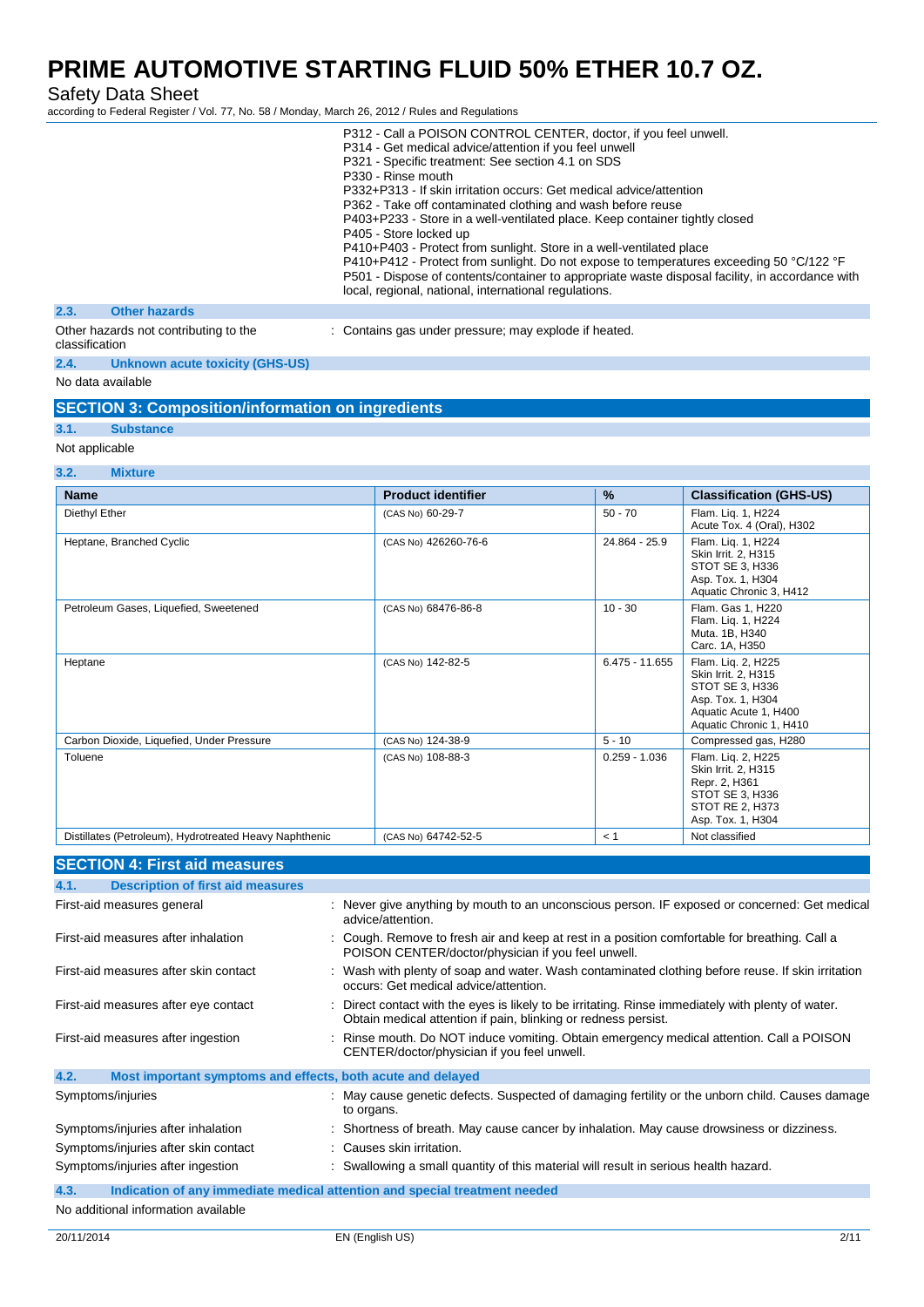Safety Data Sheet

according to Federal Register / Vol. 77, No. 58 / Monday, March 26, 2012 / Rules and Regulations

| <b>SECTION 5: Firefighting measures</b>                                                                 |                                                                                                                                                                                                                                                                                                                                                                                                                                                                                                                                   |
|---------------------------------------------------------------------------------------------------------|-----------------------------------------------------------------------------------------------------------------------------------------------------------------------------------------------------------------------------------------------------------------------------------------------------------------------------------------------------------------------------------------------------------------------------------------------------------------------------------------------------------------------------------|
| <b>Extinguishing media</b><br>5.1.                                                                      |                                                                                                                                                                                                                                                                                                                                                                                                                                                                                                                                   |
| Suitable extinguishing media                                                                            | : Foam. Dry powder. Carbon dioxide. Water spray. Sand.                                                                                                                                                                                                                                                                                                                                                                                                                                                                            |
| Unsuitable extinguishing media                                                                          | Do not use a heavy water stream.                                                                                                                                                                                                                                                                                                                                                                                                                                                                                                  |
| 5.2.<br>Special hazards arising from the substance or mixture                                           |                                                                                                                                                                                                                                                                                                                                                                                                                                                                                                                                   |
| Fire hazard                                                                                             | : Extremely flammable aerosol.                                                                                                                                                                                                                                                                                                                                                                                                                                                                                                    |
| <b>Explosion hazard</b>                                                                                 | Heat may build pressure, rupturing closed containers, spreading fire and increasing risk of burns<br>and injuries.                                                                                                                                                                                                                                                                                                                                                                                                                |
| 5.3.<br><b>Advice for firefighters</b>                                                                  |                                                                                                                                                                                                                                                                                                                                                                                                                                                                                                                                   |
| Firefighting instructions                                                                               | Use water spray or fog for cooling exposed containers. Exercise caution when fighting any<br>chemical fire. Prevent fire-fighting water from entering environment. DO NOT fight fire when fire<br>reaches explosives. Evacuate area.                                                                                                                                                                                                                                                                                              |
| Protection during firefighting                                                                          | Do not enter fire area without proper protective equipment, including respiratory protection.                                                                                                                                                                                                                                                                                                                                                                                                                                     |
| Other information                                                                                       | Aerosol level 3.                                                                                                                                                                                                                                                                                                                                                                                                                                                                                                                  |
| <b>SECTION 6: Accidental release measures</b>                                                           |                                                                                                                                                                                                                                                                                                                                                                                                                                                                                                                                   |
| Personal precautions, protective equipment and emergency procedures<br>6.1.                             |                                                                                                                                                                                                                                                                                                                                                                                                                                                                                                                                   |
| General measures                                                                                        | : No naked lights. No smoking. Isolate from fire, if possible, without unnecessary risk. Remove<br>ignition sources. Use special care to avoid static electric charges.                                                                                                                                                                                                                                                                                                                                                           |
| 6.1.1.<br>For non-emergency personnel                                                                   |                                                                                                                                                                                                                                                                                                                                                                                                                                                                                                                                   |
| Protective equipment                                                                                    | Gloves. Safety glasses.                                                                                                                                                                                                                                                                                                                                                                                                                                                                                                           |
| <b>Emergency procedures</b>                                                                             | Evacuate unnecessary personnel.                                                                                                                                                                                                                                                                                                                                                                                                                                                                                                   |
| 6.1.2.<br>For emergency responders                                                                      |                                                                                                                                                                                                                                                                                                                                                                                                                                                                                                                                   |
| Protective equipment                                                                                    | Equip cleanup crew with proper protection. Avoid breathing dust, fume, gas, mist, vapor spray.                                                                                                                                                                                                                                                                                                                                                                                                                                    |
| Emergency procedures                                                                                    | Ventilate area.                                                                                                                                                                                                                                                                                                                                                                                                                                                                                                                   |
| 6.2.<br><b>Environmental precautions</b>                                                                |                                                                                                                                                                                                                                                                                                                                                                                                                                                                                                                                   |
| Prevent entry to sewers and public waters. Notify authorities if liquid enters sewers or public waters. |                                                                                                                                                                                                                                                                                                                                                                                                                                                                                                                                   |
| 6.3.<br>Methods and material for containment and cleaning up                                            |                                                                                                                                                                                                                                                                                                                                                                                                                                                                                                                                   |
| For containment                                                                                         | : Dam up the liquid spill.                                                                                                                                                                                                                                                                                                                                                                                                                                                                                                        |
| Methods for cleaning up                                                                                 | Store away from other materials.                                                                                                                                                                                                                                                                                                                                                                                                                                                                                                  |
| <b>Reference to other sections</b><br>6.4.                                                              |                                                                                                                                                                                                                                                                                                                                                                                                                                                                                                                                   |
| See Heading 8. Exposure controls and personal protection.                                               |                                                                                                                                                                                                                                                                                                                                                                                                                                                                                                                                   |
| <b>SECTION 7: Handling and storage</b>                                                                  |                                                                                                                                                                                                                                                                                                                                                                                                                                                                                                                                   |
| 7.1.<br><b>Precautions for safe handling</b>                                                            |                                                                                                                                                                                                                                                                                                                                                                                                                                                                                                                                   |
| Additional hazards when processed                                                                       | : Hazardous waste due to potential risk of explosion. Pressurized container: Do not pierce or burn,<br>even after use.                                                                                                                                                                                                                                                                                                                                                                                                            |
| Precautions for safe handling                                                                           | Wash hands and other exposed areas with mild soap and water before eating, drinking or<br>smoking and when leaving work. Provide good ventilation in process area to prevent formation of<br>vapor. Do not spray on an open flame or other ignition source. Obtain special instructions . Do<br>not handle until all safety precautions have been read and understood. Eliminate all ignition<br>sources if safe to do so. Avoid breathing dust, fume, gas, mist, vapor spray. Use only outdoors or in<br>a well-ventilated area. |
| Hygiene measures                                                                                        | Do not eat, drink or smoke when using this product. Wash affected areas thoroughly after<br>handling.                                                                                                                                                                                                                                                                                                                                                                                                                             |
| Conditions for safe storage, including any incompatibilities<br>7.2.                                    |                                                                                                                                                                                                                                                                                                                                                                                                                                                                                                                                   |
| Technical measures                                                                                      | : Proper grounding procedures to avoid static electricity should be followed.                                                                                                                                                                                                                                                                                                                                                                                                                                                     |
| Storage conditions                                                                                      | : Keep only in the original container in a cool, well ventilated place away from : Do not expose to<br>temperatures exceeding 50 °C/ 122 °F. Keep in fireproof place. Keep container tightly closed.                                                                                                                                                                                                                                                                                                                              |
| Incompatible products                                                                                   | Strong bases. Strong acids.                                                                                                                                                                                                                                                                                                                                                                                                                                                                                                       |
| Incompatible materials                                                                                  | Sources of ignition. Direct sunlight. Heat sources.                                                                                                                                                                                                                                                                                                                                                                                                                                                                               |
| Storage area                                                                                            | Store in a well-ventilated place.                                                                                                                                                                                                                                                                                                                                                                                                                                                                                                 |
| <b>Specific end use(s)</b><br>7.3.                                                                      |                                                                                                                                                                                                                                                                                                                                                                                                                                                                                                                                   |
| Follow Label Directions.                                                                                |                                                                                                                                                                                                                                                                                                                                                                                                                                                                                                                                   |
| <b>SECTION 8: Exposure controls/personal protection</b>                                                 |                                                                                                                                                                                                                                                                                                                                                                                                                                                                                                                                   |
|                                                                                                         |                                                                                                                                                                                                                                                                                                                                                                                                                                                                                                                                   |

**8.1. Control parameters**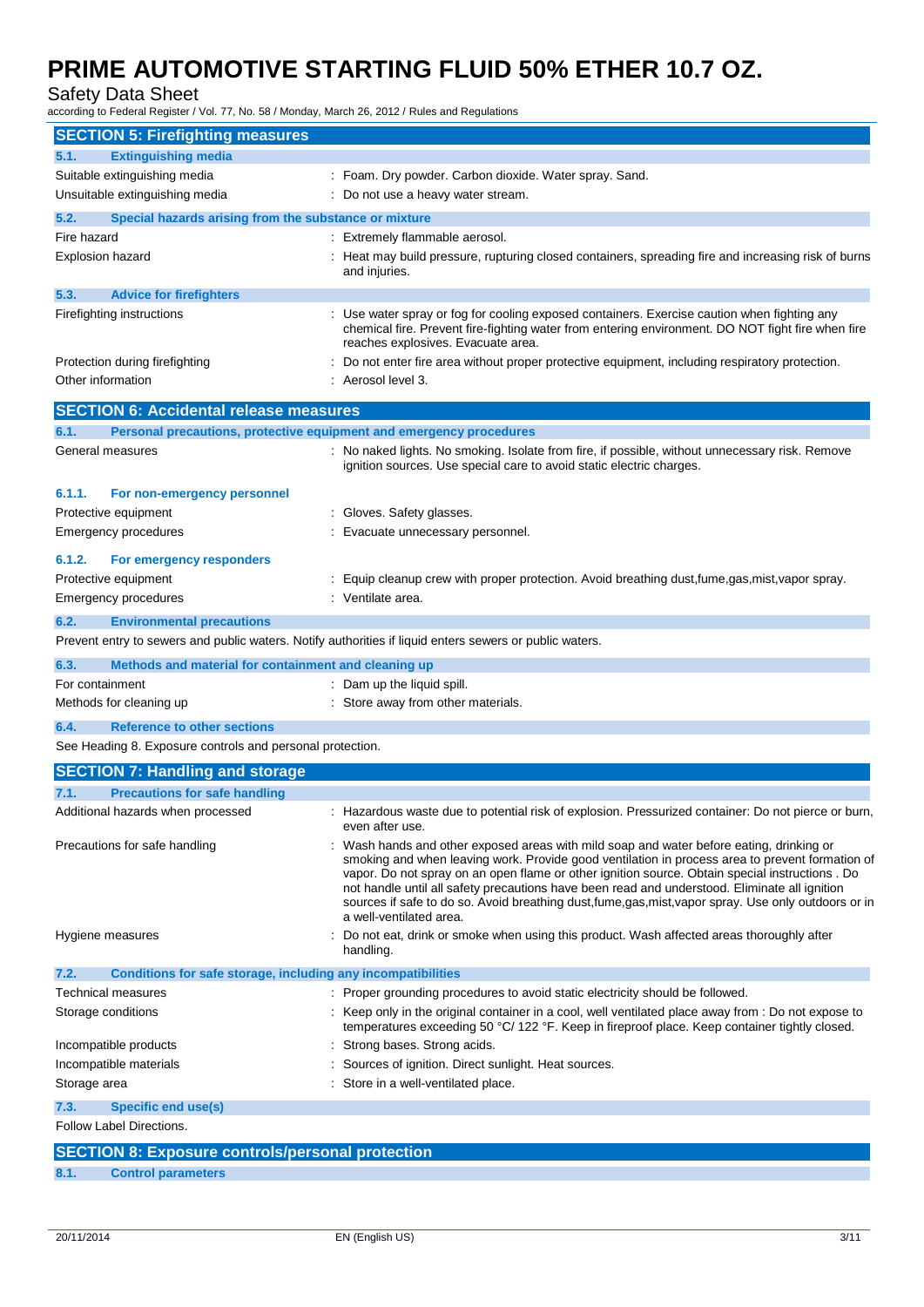### Safety Data Sheet

according to Federal Register / Vol. 77, No. 58 / Monday, March 26, 2012 / Rules and Regulations

| Diethyl Ether (60-29-7)                              |                                                                     |                                                                   |
|------------------------------------------------------|---------------------------------------------------------------------|-------------------------------------------------------------------|
| <b>USA ACGIH</b>                                     | ACGIH TWA (mg/m <sup>3</sup> )                                      | 1200                                                              |
| <b>USA ACGIH</b>                                     | ACGIH TWA (ppm)                                                     | 400 ppm                                                           |
| <b>USA ACGIH</b>                                     | ACGIH STEL (mg/m <sup>3</sup> )                                     | 1500 mg/m <sup>3</sup>                                            |
| <b>USA ACGIH</b>                                     | ACGIH STEL (ppm)                                                    | 500 ppm                                                           |
| <b>USA OSHA</b>                                      | OSHA PEL (TWA) (mg/m <sup>3</sup> )                                 | 1200 mg/m <sup>3</sup>                                            |
| <b>USA OSHA</b>                                      | OSHA PEL (TWA) (ppm)                                                | 400 ppm                                                           |
| Toluene (108-88-3)                                   |                                                                     |                                                                   |
| <b>USA ACGIH</b>                                     | ACGIH TWA (mg/m <sup>3</sup> )                                      | $75 \text{ mg/m}^3$                                               |
| <b>USA ACGIH</b>                                     | ACGIH TWA (ppm)                                                     | 20 ppm                                                            |
| <b>USA OSHA</b>                                      | OSHA PEL (TWA) (ppm)                                                | 200 ppm                                                           |
| <b>USA OSHA</b>                                      | OSHA PEL (Ceiling) (ppm)                                            | 300 ppm                                                           |
|                                                      |                                                                     |                                                                   |
| Heptane (142-82-5)<br><b>USA ACGIH</b>               | ACGIH TWA (ppm)                                                     | 400 ppm                                                           |
| <b>USA ACGIH</b>                                     | ACGIH STEL (ppm)                                                    | 400 ppm                                                           |
|                                                      |                                                                     |                                                                   |
| Heptane, Branched Cyclic (426260-76-6)               |                                                                     |                                                                   |
| <b>USA ACGIH</b>                                     | ACGIH TWA (ppm)                                                     | 400 ppm                                                           |
| <b>USA ACGIH</b>                                     | ACGIH STEL (ppm)                                                    | 500 ppm                                                           |
| <b>USA OSHA</b>                                      | OSHA PEL (TWA) (ppm)                                                | 500 ppm                                                           |
|                                                      | Distillates (Petroleum), Hydrotreated Heavy Naphthenic (64742-52-5) |                                                                   |
| <b>USA ACGIH</b>                                     | ACGIH TWA (mg/m <sup>3</sup> )                                      | 5 mg/m <sup>3</sup> MIST 8 HOURS                                  |
| <b>USA OSHA</b>                                      | OSHA PEL (TWA) (mg/m <sup>3</sup> )                                 | 5 mg/m <sup>3</sup> MIST 8 HOURS                                  |
| Petroleum Gases, Liquefied, Sweetened (68476-86-8)   |                                                                     |                                                                   |
| <b>USA ACGIH</b>                                     | ACGIH TWA (ppm)                                                     | 1000 ppm Listed under Aliphatic hydrocarbon gases<br>alkane C1-C4 |
| <b>USA OSHA</b>                                      | OSHA PEL (TWA) (mg/m <sup>3</sup> )                                 | 1800 mg/m <sup>3</sup>                                            |
| <b>USA OSHA</b>                                      | OSHA PEL (TWA) (ppm)                                                | 1000 ppm                                                          |
| Carbon Dioxide, Liquefied, Under Pressure (124-38-9) |                                                                     |                                                                   |
| <b>USA ACGIH</b>                                     | ACGIH TWA (mg/m <sup>3</sup> )                                      | 9000 mg/m <sup>3</sup>                                            |
| USA ACGIH                                            | <b>ACGIH TWA (ppm)</b>                                              | 5000 ppm                                                          |
| <b>USA ACGIH</b>                                     | ACGIH STEL (mg/m <sup>3</sup> )                                     | 54000                                                             |
| <b>USA ACGIH</b>                                     | ACGIH STEL (ppm)                                                    | 30000 ppm                                                         |
| USA OSHA                                             | OSHA PEL (TWA) (mg/m <sup>3</sup> )                                 | 9000 mg/m <sup>3</sup>                                            |
| USA OSHA                                             | OSHA PEL (TWA) (ppm)                                                | 5000 ppm                                                          |
| 8.2.<br><b>Exposure controls</b>                     |                                                                     |                                                                   |
| Appropriate engineering controls                     | : Local exhaust venilation, vent hoods.                             |                                                                   |

- Personal protective equipment : Gloves. Safety glasses. Avoid all unnecessary exposure.
	-
- Hand protection **in the contract of the contract of the Hand protective gloves.** Wear protective gloves.
- Eye protection  $\blacksquare$  : Chemical goggles or safety glasses.
- Skin and body protection : Wear suitable protective clothing.
- Respiratory protection : Where exposure through inhalation may occur from use, respiratory protection equipment is recommended.
- Other information **COLO 2018** 2018 : Do not eat, drink or smoke during use.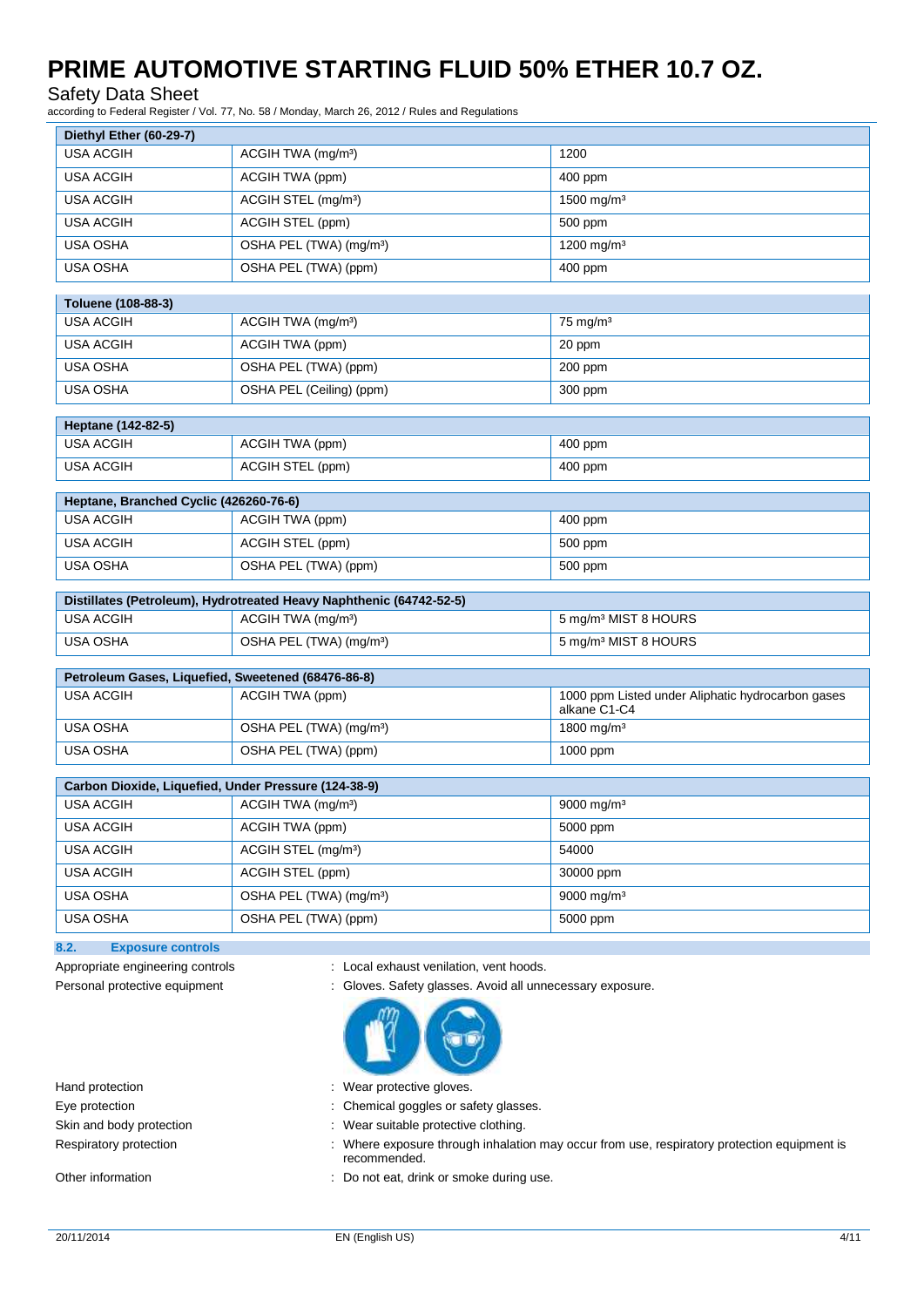Safety Data Sheet

according to Federal Register / Vol. 77, No. 58 / Monday, March 26, 2012 / Rules and Regulations

| <b>SECTION 9: Physical and chemical properties</b>                                          |                                                                                                                                              |  |
|---------------------------------------------------------------------------------------------|----------------------------------------------------------------------------------------------------------------------------------------------|--|
| 9.1.<br>Information on basic physical and chemical properties                               |                                                                                                                                              |  |
| Physical state                                                                              | : Gas                                                                                                                                        |  |
| Appearance                                                                                  | : Liquid.                                                                                                                                    |  |
| Color                                                                                       | : Colourless to light yellow.                                                                                                                |  |
| Odor                                                                                        | Ether-like odour.                                                                                                                            |  |
| Odor threshold                                                                              | No data available                                                                                                                            |  |
| pH                                                                                          | No data available                                                                                                                            |  |
| Relative evaporation rate (butyl acetate=1)                                                 | No data available                                                                                                                            |  |
| Melting point                                                                               | No data available                                                                                                                            |  |
| Freezing point                                                                              | No data available                                                                                                                            |  |
| Boiling point                                                                               | : -31.1 °C (Lowest Component)                                                                                                                |  |
| Flash point                                                                                 | -96.23 °C (Lowest Component)                                                                                                                 |  |
| Auto-ignition temperature                                                                   | No data available                                                                                                                            |  |
| Decomposition temperature                                                                   | No data available                                                                                                                            |  |
| Flammability (solid, gas)                                                                   | No data available                                                                                                                            |  |
| Vapor pressure                                                                              | No data available                                                                                                                            |  |
| Relative vapor density at 20 °C                                                             | No data available                                                                                                                            |  |
| Relative density                                                                            | No data available                                                                                                                            |  |
| Solubility                                                                                  | Poorly soluble in water.                                                                                                                     |  |
| Log Pow                                                                                     | : No data available                                                                                                                          |  |
| Log Kow                                                                                     | No data available                                                                                                                            |  |
| Viscosity, kinematic                                                                        | No data available                                                                                                                            |  |
| Viscosity, dynamic                                                                          | No data available                                                                                                                            |  |
| Explosive properties                                                                        | No data available                                                                                                                            |  |
| Oxidizing properties                                                                        | No data available                                                                                                                            |  |
| <b>Explosive limits</b>                                                                     | : No data available                                                                                                                          |  |
| 9.2.<br><b>Other information</b>                                                            |                                                                                                                                              |  |
| VOC content                                                                                 | : 93.3%                                                                                                                                      |  |
| <b>SECTION 10: Stability and reactivity</b>                                                 |                                                                                                                                              |  |
| 10.1.<br><b>Reactivity</b>                                                                  |                                                                                                                                              |  |
| No additional information available                                                         |                                                                                                                                              |  |
| 10.2.<br><b>Chemical stability</b>                                                          |                                                                                                                                              |  |
| sources of ignition.                                                                        | Extremely flammable aerosol. Contains gas under pressure; may explode if heated. Extreme risk of explosion by shock, friction, fire or other |  |
| 10.3.<br><b>Possibility of hazardous reactions</b>                                          |                                                                                                                                              |  |
| Not established.                                                                            |                                                                                                                                              |  |
| <b>Conditions to avoid</b><br>10.4.                                                         |                                                                                                                                              |  |
| Direct sunlight. Extremely high or low temperatures. Heat. Sparks. Open flame. Overheating. |                                                                                                                                              |  |
| 10.5.<br><b>Incompatible materials</b>                                                      |                                                                                                                                              |  |
| Strong acids. Strong bases.                                                                 |                                                                                                                                              |  |
| 10.6.<br><b>Hazardous decomposition products</b>                                            |                                                                                                                                              |  |
| Toxic fume. . Carbon monoxide. Carbon dioxide.                                              |                                                                                                                                              |  |
| <b>SECTION 11: Toxicological information</b>                                                |                                                                                                                                              |  |
| 11.1.<br>Information on toxicological effects                                               |                                                                                                                                              |  |
|                                                                                             |                                                                                                                                              |  |
| Acute toxicity                                                                              | : Harmful if swallowed.                                                                                                                      |  |
| Diethyl Ether (60-29-7)                                                                     |                                                                                                                                              |  |
| LD50 oral rat                                                                               | 1215 mg/kg (Rat; OECD 401: Acute Oral Toxicity; Experimental value; 1600 mg/kg                                                               |  |

| LD50 oral rat              | 1215 mg/kg (Rat: OECD 401: Acute Oral Toxicity: Experimental value: 1600 mg/kg<br>bodyweight; Rat) |
|----------------------------|----------------------------------------------------------------------------------------------------|
| LD50 dermal rabbit         | > 14200 mg/kg (Rabbit)                                                                             |
| LC50 inhalation rat (mg/l) | 99 mg/l/4h (Rat)                                                                                   |
| LC50 inhalation rat (ppm)  | 32000 ppm/4h (Rat)                                                                                 |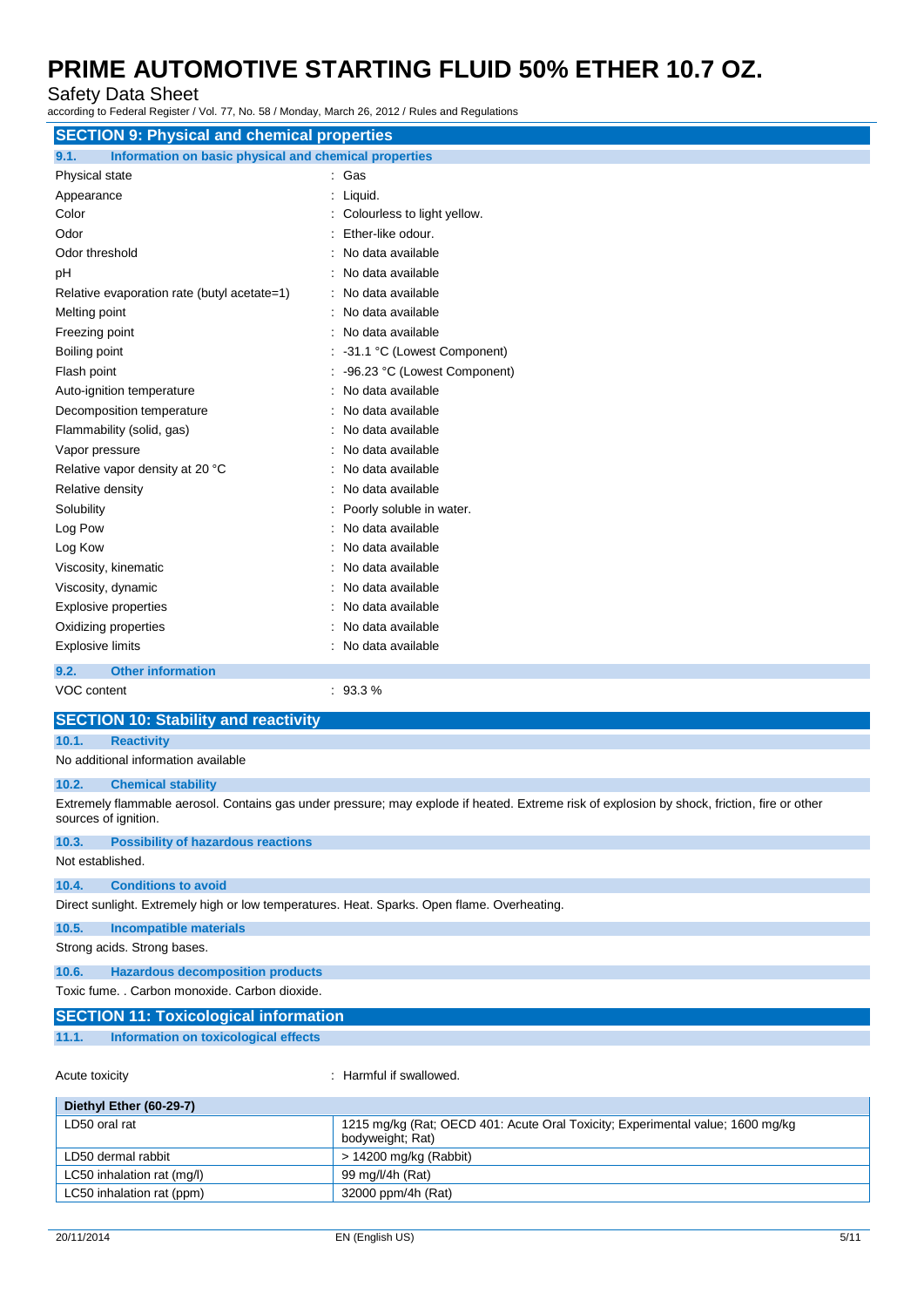### Safety Data Sheet

according to Federal Register / Vol. 77, No. 58 / Monday, March 26, 2012 / Rules and Regulations

| Toluene (108-88-3)                                                  |                                                                                                                                      |  |
|---------------------------------------------------------------------|--------------------------------------------------------------------------------------------------------------------------------------|--|
| LD50 oral rat                                                       | 5580 mg/kg body weight (Rat: Equivalent or similar to OECD 401; Literature study; 5580<br>mg/kg bodyweight; Rat; Experimental value) |  |
| LD50 dermal rabbit                                                  | > 5000 mg/kg body weight LD50 quoted as 14.1 mL/kg (12267 mg/kg using density of 0.87)                                               |  |
| LC50 inhalation rat (mg/l)                                          | > 28.1 mg/l/4h (Rat; Air, Literature study)                                                                                          |  |
| Heptane (142-82-5)                                                  |                                                                                                                                      |  |
| LD50 oral rat                                                       | > 15000 mg/kg (Rat; Equivalent or similar to OECD 401; Literature study; >5000 mg/kg<br>bodyweight; Rat; Read-across)                |  |
| LD50 dermal rabbit                                                  | > 3160 mg/kg (Rabbit; Literature study; Equivalent or similar to OECD 402; >2000 mg/kg<br>bodyweight; Rabbit; Read-across)           |  |
| LC50 inhalation rat (mg/l)                                          | 103 mg/l/4h (Rat; Literature study)                                                                                                  |  |
| LC50 inhalation rat (ppm)                                           | 25000 ppm/4h (Rat: Literature study)                                                                                                 |  |
| Heptane, Branched Cyclic (426260-76-6)                              |                                                                                                                                      |  |
| LD50 oral rat                                                       | > 15000 mg/kg (Rat; Equivalent or similar to OECD 401; Literature study; >5000 mg/kg<br>bodyweight; Rat; Read-across)                |  |
| LD50 dermal rabbit                                                  | > 3160 mg/kg (Rabbit; Literature study; Equivalent or similar to OECD 402; > 2000 mg/kg<br>bodyweight; Rabbit; Read-across)          |  |
| LC50 inhalation rat (mg/l)                                          | 103 mg/l/4h (Rat; Literature study)                                                                                                  |  |
| LC50 inhalation rat (ppm)                                           | 25000 ppm/4h (Rat: Literature study)                                                                                                 |  |
| Distillates (Petroleum), Hydrotreated Heavy Naphthenic (64742-52-5) |                                                                                                                                      |  |
| LD50 oral rat                                                       | > 5000 mg/kg body weight                                                                                                             |  |
| LD50 dermal rabbit                                                  | > 2000 mg/kg body weight                                                                                                             |  |
| LC50 inhalation rat (mg/l)                                          | $> 5.2$ mg/l/4h                                                                                                                      |  |
| Skin corrosion/irritation                                           | Causes skin irritation.                                                                                                              |  |
| Serious eye damage/irritation                                       | Not classified                                                                                                                       |  |
| Respiratory or skin sensitization                                   | Not classified                                                                                                                       |  |
| Germ cell mutagenicity                                              | May cause genetic defects.                                                                                                           |  |
| Carcinogenicity                                                     | May cause cancer.                                                                                                                    |  |
| Toluene (108-88-3)                                                  |                                                                                                                                      |  |
| IARC group                                                          | 3                                                                                                                                    |  |

| . <i>.</i>                                                          |                                                                                         |  |  |
|---------------------------------------------------------------------|-----------------------------------------------------------------------------------------|--|--|
| Distillates (Petroleum), Hydrotreated Heavy Naphthenic (64742-52-5) |                                                                                         |  |  |
| IARC group                                                          | 3                                                                                       |  |  |
| Reproductive toxicity                                               | Suspected of damaging fertility or the unborn child.                                    |  |  |
| Specific target organ toxicity (single exposure)                    | : May cause drowsiness or dizziness.                                                    |  |  |
| Specific target organ toxicity (repeated<br>exposure)               | : May cause damage to organs through prolonged or repeated exposure.                    |  |  |
| Aspiration hazard                                                   | Not classified                                                                          |  |  |
| Potential Adverse human health effects and<br>symptoms              | Based on available data, the classification criteria are not met. Harmful if swallowed. |  |  |
| Symptoms/injuries after inhalation                                  | Shortness of breath. May cause cancer by inhalation. May cause drowsiness or dizziness. |  |  |
| Symptoms/injuries after skin contact                                | : Causes skin irritation.                                                               |  |  |
| Symptoms/injuries after ingestion                                   | Swallowing a small quantity of this material will result in serious health hazard.      |  |  |

### **SECTION 12: Ecological information**

**12.1. Toxicity**

| Diethyl Ether (60-29-7)       |                                                     |  |
|-------------------------------|-----------------------------------------------------|--|
| LC50 fish 1                   | > 10000 ppm (96 h; Lepomis macrochirus)             |  |
| EC50 Daphnia 1                | 165 mg/l (24 h; Daphnia magna)                      |  |
| LC50 fish 2                   | 2560 mg/l (96 h; Pimephales promelas)               |  |
| EC50 Daphnia 2                | 1380 mg/l (48 h; Daphnia magna)                     |  |
| TLM fish 1                    | > 1000 mg/l (96 h; Pisces)                          |  |
| TLM other aquatic organisms 1 | $> 1000$ mg/l (96 h)                                |  |
| Toluene (108-88-3)            |                                                     |  |
| LC50 fish 1                   | 24 mg/l 96 h; Salmo gairdneri (Oncorhynchus mykiss) |  |
| EC50 Daphnia 1                | 84 mg/l (24 h; Daphnia magna; Locomotor effect)     |  |
| LC50 fish 2                   | 13 mg/l (96 h; Lepomis macrochirus)                 |  |
| EC50 Daphnia 2                | 11.5 - 19.6 mg/l (48 h; Daphnia magna)              |  |
|                               |                                                     |  |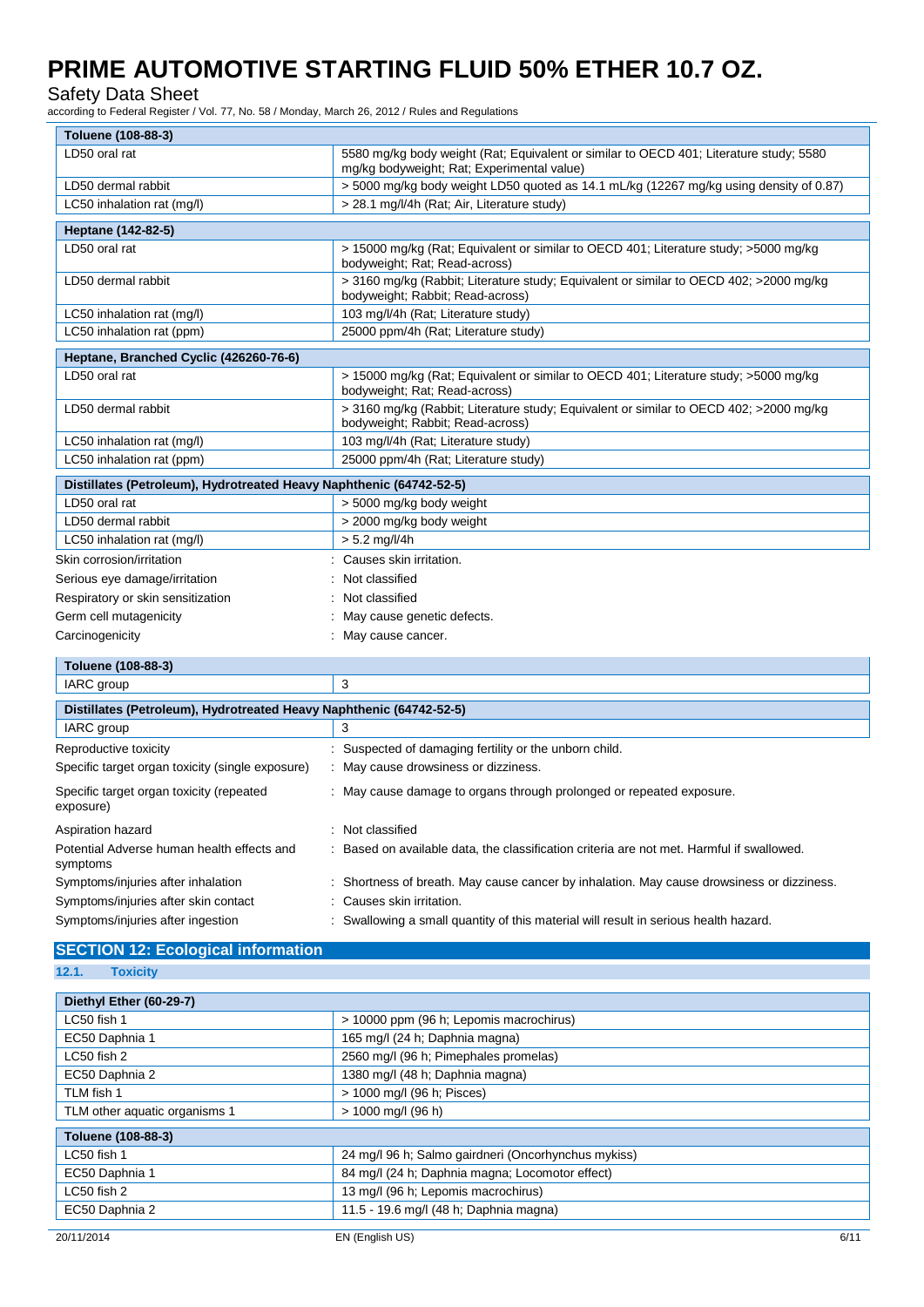Safety Data Sheet

according to Federal Register / Vol. 77, No. 58 / Monday, March 26, 2012 / Rules and Regulations

| Toluene (108-88-3)                                                                  |                                                                                                               |  |
|-------------------------------------------------------------------------------------|---------------------------------------------------------------------------------------------------------------|--|
| Threshold limit algae 1                                                             | > 400 mg/l (168 h; Scenedesmus quadricauda; Toxicity test)                                                    |  |
| Threshold limit algae 2                                                             | 105 mg/l (192 h; Microcystis aeruginosa)                                                                      |  |
| Heptane (142-82-5)                                                                  |                                                                                                               |  |
| LC50 fish 1                                                                         | 375 mg/l (96 h; Tilapia mosambica; Nominal concentration)                                                     |  |
| LC50 other aquatic organisms 1                                                      | > 1000 mg/l (96 h)                                                                                            |  |
| EC50 Daphnia 1                                                                      | 1.5 mg/l (48 h; Daphnia magna)                                                                                |  |
| LC50 fish 2                                                                         | > 100 mg/l (96 h; Oncorhynchus kisutch)                                                                       |  |
| TLM fish 1                                                                          | 4924 mg/l (48 h; Gambusia affinis)                                                                            |  |
| Threshold limit other aquatic organisms 1                                           | > 1000 mg/l (96 h)                                                                                            |  |
| Threshold limit algae 1                                                             | > 200 mg/l (Scenedesmus quadricauda; Toxicity test)                                                           |  |
| Threshold limit algae 2                                                             | 1.5 mg/l (8 h; Algae; Photosynthesis)                                                                         |  |
| Carbon Dioxide, Liquefied, Under Pressure (124-38-9)                                |                                                                                                               |  |
| LC50 fish 1                                                                         | 35 mg/l (96 h; Salmo gairdneri (Oncorhynchus mykiss); Lethal)                                                 |  |
| LC50 fish 2                                                                         | 60 - 240 mg/l (12 h; Salmo gairdneri (Oncorhynchus mykiss); Lethal)                                           |  |
| 12.2.<br><b>Persistence and degradability</b>                                       |                                                                                                               |  |
| PRIME AUTOMOTIVE STARTING FLUID 50% ETHER 10.7 OZ.                                  |                                                                                                               |  |
| Persistence and degradability                                                       | Not established.                                                                                              |  |
|                                                                                     |                                                                                                               |  |
| Diethyl Ether (60-29-7)                                                             |                                                                                                               |  |
| Persistence and degradability                                                       | Not readily biodegradable in water. No (test)data on mobility of the substance available.<br>Reacts with air. |  |
| Biochemical oxygen demand (BOD)                                                     | 0.03 g $O2$ /g substance                                                                                      |  |
| Chemical oxygen demand (COD)                                                        | 0.026 g $O2$ /g substance (KMnO4)                                                                             |  |
| ThOD                                                                                | 2.60 g $O2$ /g substance                                                                                      |  |
| BOD (% of ThOD)                                                                     | 0.012 % ThOD                                                                                                  |  |
| Toluene (108-88-3)                                                                  |                                                                                                               |  |
| Persistence and degradability                                                       | Readily biodegradable in water. Biodegradable in the soil. Low potential for adsorption in soil.              |  |
| Biochemical oxygen demand (BOD)                                                     | 2.15 g $O2$ /g substance                                                                                      |  |
| Chemical oxygen demand (COD)                                                        | 2.52 g $O2$ /g substance                                                                                      |  |
| ThOD                                                                                | 3.13 g $O2$ /g substance                                                                                      |  |
| BOD (% of ThOD)                                                                     | 0.69 % ThOD                                                                                                   |  |
| Heptane (142-82-5)                                                                  |                                                                                                               |  |
| Persistence and degradability                                                       | Readily biodegradable in water. Biodegradable in the soil. Adsorbs into the soil.                             |  |
| Biochemical oxygen demand (BOD)                                                     | 1.92 g $O2$ /g substance                                                                                      |  |
| Chemical oxygen demand (COD)                                                        | 0.06 g $O2$ /g substance                                                                                      |  |
| ThOD                                                                                | 3.52 g $O2$ /g substance                                                                                      |  |
| BOD (% of ThOD)                                                                     | > % ThOD (5 day(s)) > 0.5                                                                                     |  |
| Heptane, Branched Cyclic (426260-76-6)                                              |                                                                                                               |  |
| Persistence and degradability                                                       | May cause long-term adverse effects in the environment.                                                       |  |
|                                                                                     |                                                                                                               |  |
| Petroleum Gases, Liquefied, Sweetened (68476-86-8)<br>Persistence and degradability | Not established.                                                                                              |  |
| Carbon Dioxide, Liquefied, Under Pressure (124-38-9)                                |                                                                                                               |  |
| Persistence and degradability                                                       | Biodegradability: not applicable. No (test)data on mobility of the substance available.                       |  |
| Biochemical oxygen demand (BOD)                                                     | Not applicable                                                                                                |  |
| Chemical oxygen demand (COD)                                                        | Not applicable                                                                                                |  |
| ThOD                                                                                | Not applicable                                                                                                |  |
| BOD (% of ThOD)                                                                     | Not applicable                                                                                                |  |
|                                                                                     |                                                                                                               |  |
| <b>Bioaccumulative potential</b><br>12.3.                                           |                                                                                                               |  |
| PRIME AUTOMOTIVE STARTING FLUID 50% ETHER 10.7 OZ.                                  |                                                                                                               |  |
| Bioaccumulative potential                                                           | Not established.                                                                                              |  |
| Diethyl Ether (60-29-7)                                                             |                                                                                                               |  |
| BCF fish 1                                                                          | 0.9 - 9.1 (Cyprinus carpio; Test duration: 6 weeks)                                                           |  |
| Log Pow                                                                             | 0.82 - 0.89 (Experimental value)                                                                              |  |
| Bioaccumulative potential                                                           | Low potential for bioaccumulation (BCF $<$ 500).                                                              |  |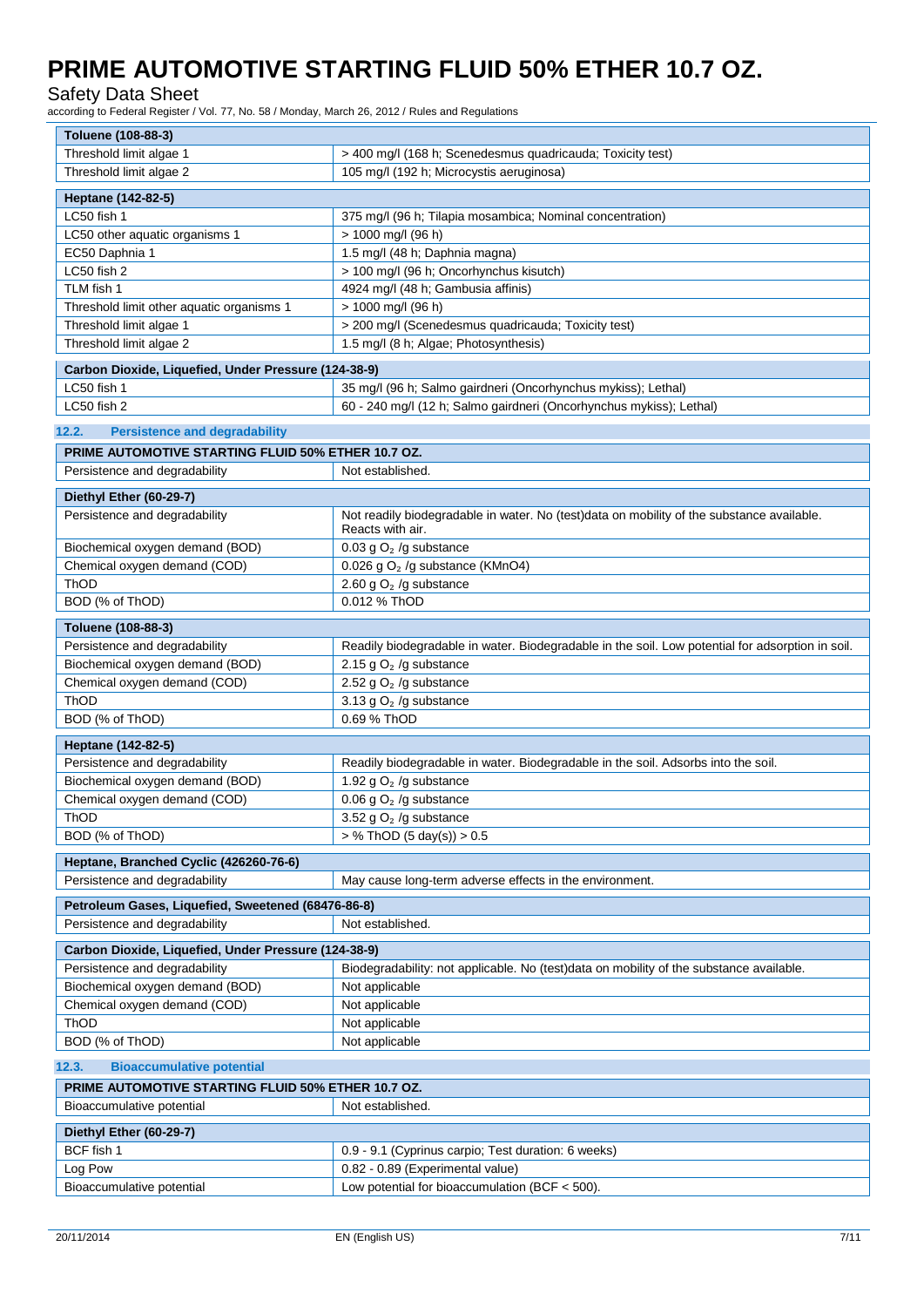Safety Data Sheet

according to Federal Register / Vol. 77, No. 58 / Monday, March 26, 2012 / Rules and Regulations

| Toluene (108-88-3)                                                                           |                                                                                                                                                                                              |  |
|----------------------------------------------------------------------------------------------|----------------------------------------------------------------------------------------------------------------------------------------------------------------------------------------------|--|
| BCF fish 1                                                                                   | 13.2 (Anguilla japonica)                                                                                                                                                                     |  |
| BCF fish 2                                                                                   | 90 (72 h; Leuciscus idus)                                                                                                                                                                    |  |
| BCF other aquatic organisms 1                                                                | 380 (24 h; Chlorella sp.; Fresh weight)                                                                                                                                                      |  |
| BCF other aquatic organisms 2                                                                | 4.2 (Mytilus edulis; Fresh weight)                                                                                                                                                           |  |
| Log Pow                                                                                      | 2.73 (Experimental value; Other; 20 °C)                                                                                                                                                      |  |
| Bioaccumulative potential                                                                    | Low potential for bioaccumulation (BCF $<$ 500).                                                                                                                                             |  |
| Heptane (142-82-5)                                                                           |                                                                                                                                                                                              |  |
| BCF other aquatic organisms 1                                                                | 552                                                                                                                                                                                          |  |
| Log Pow                                                                                      | 4.66 (Experimental value; 4.5; Literature)                                                                                                                                                   |  |
| Bioaccumulative potential                                                                    | Potential for bioaccumulation (4 $\geq$ Log Kow $\leq$ 5).                                                                                                                                   |  |
| Heptane, Branched Cyclic (426260-76-6)                                                       |                                                                                                                                                                                              |  |
| Bioaccumulative potential                                                                    | Not established.                                                                                                                                                                             |  |
| Petroleum Gases, Liquefied, Sweetened (68476-86-8)                                           |                                                                                                                                                                                              |  |
| Bioaccumulative potential                                                                    | Not established.                                                                                                                                                                             |  |
| Carbon Dioxide, Liquefied, Under Pressure (124-38-9)                                         |                                                                                                                                                                                              |  |
| Log Pow                                                                                      | 0.83 (Experimental value)                                                                                                                                                                    |  |
| Bioaccumulative potential                                                                    | Low potential for bioaccumulation (Log Kow < 4).                                                                                                                                             |  |
| 12.4.<br><b>Mobility in soil</b>                                                             |                                                                                                                                                                                              |  |
|                                                                                              |                                                                                                                                                                                              |  |
| Diethyl Ether (60-29-7)                                                                      |                                                                                                                                                                                              |  |
| Surface tension                                                                              | 0.017 N/m (20 $^{\circ}$ C)                                                                                                                                                                  |  |
| Toluene (108-88-3)                                                                           |                                                                                                                                                                                              |  |
| Surface tension                                                                              | 0.03 N/m (20 $°C$ )                                                                                                                                                                          |  |
| Heptane (142-82-5)                                                                           |                                                                                                                                                                                              |  |
| Surface tension                                                                              | 0.020 N/m (20 $°C$ )                                                                                                                                                                         |  |
|                                                                                              |                                                                                                                                                                                              |  |
| 12.5.<br><b>Other adverse effects</b>                                                        |                                                                                                                                                                                              |  |
| Other information                                                                            | : Avoid release to the environment.                                                                                                                                                          |  |
| <b>SECTION 13: Disposal considerations</b>                                                   |                                                                                                                                                                                              |  |
| 13.1.<br><b>Waste treatment methods</b>                                                      |                                                                                                                                                                                              |  |
| Waste disposal recommendations                                                               | Dispose in a safe manner in accordance with local/national regulations. Container under<br>pressure. Do not drill or burn even after use. Dispose of contents/container to appropriate waste |  |
|                                                                                              | disposal facility, in accordance with local, regional, national, international regulations.                                                                                                  |  |
| Additional information                                                                       | : Flammable vapors may accumulate in the container.                                                                                                                                          |  |
| Ecology - waste materials                                                                    | Avoid release to the environment.                                                                                                                                                            |  |
| <b>SECTION 14: Transport information</b><br>In accordance with ADR / RID / IMDG / IATA / ADN |                                                                                                                                                                                              |  |
| US DOT (ground):<br>UN1950, Aerosols, 2.1, Limited Quantity                                  |                                                                                                                                                                                              |  |
| ICAO/IATA (air):<br>UN1950, Aerosols, 2.1, Limited Quantity                                  |                                                                                                                                                                                              |  |
|                                                                                              |                                                                                                                                                                                              |  |
| IMO/IMDG (water):<br>UN1950, Aerosols, 2.1, Limited Quantity                                 |                                                                                                                                                                                              |  |
| <b>Special Provisions:</b>                                                                   | N82 - See 173.306 of this subchapter for classification criteria for flammable aerosols.                                                                                                     |  |
| 14.2.<br><b>UN proper shipping name</b>                                                      |                                                                                                                                                                                              |  |
| Proper Shipping Name (DOT)                                                                   | : Aerosols                                                                                                                                                                                   |  |
| Department of Transportation (DOT) Hazard                                                    | flammable, n.o.s. (engine starting fluid) (each not exceeding 1 L capacity)<br>: 2.1 - Class 2.1 - Flammable gas 49 CFR 173.115                                                              |  |
| Classes                                                                                      |                                                                                                                                                                                              |  |
| Hazard labels (DOT)                                                                          | : 2.1 Flammable gas                                                                                                                                                                          |  |
|                                                                                              |                                                                                                                                                                                              |  |

DOT Special Provisions (49 CFR 172.102) : N82 - See 173.306 of this subchapter for classification criteria for flammable aerosols.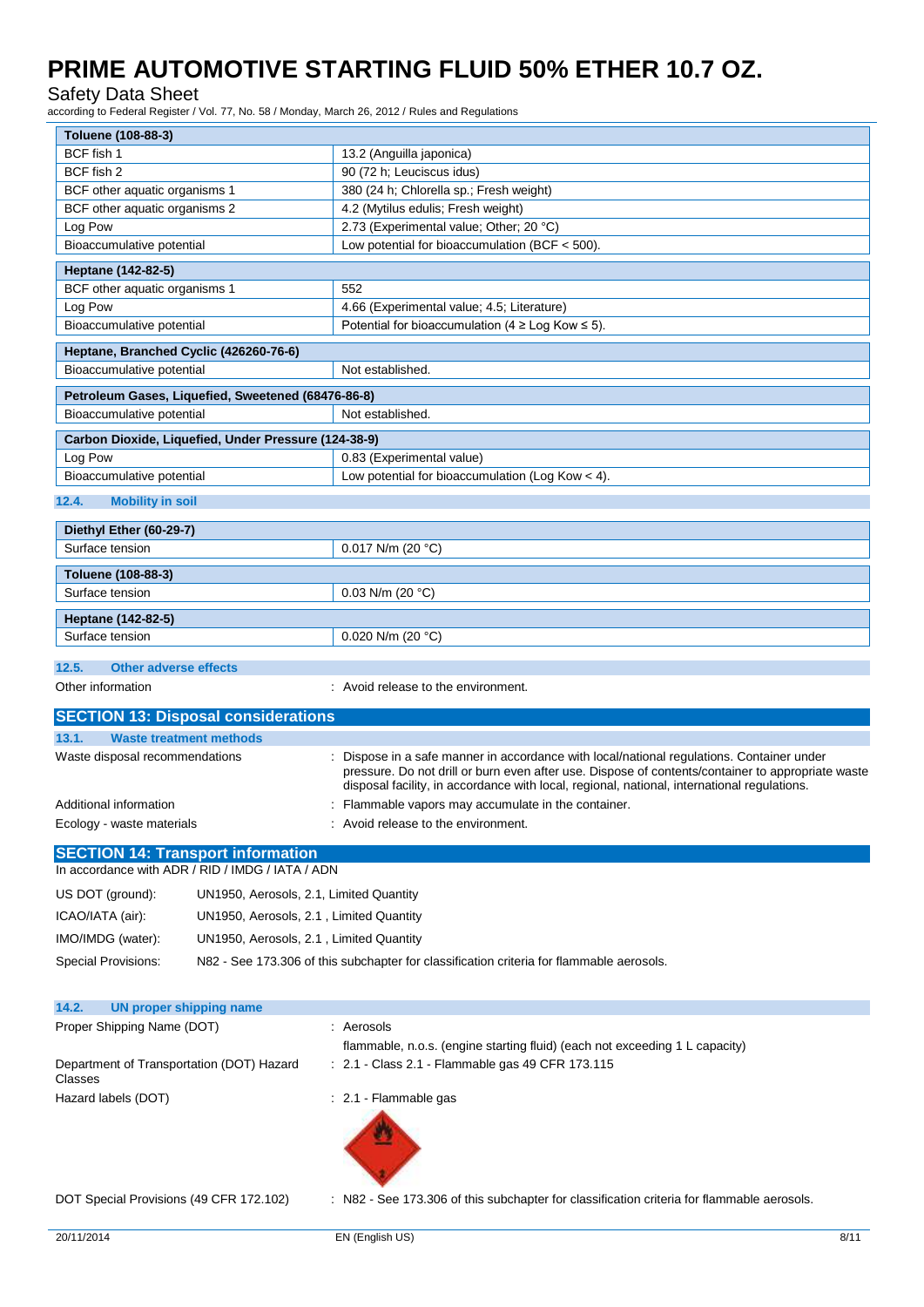### Safety Data Sheet

according to Federal Register / Vol. 77, No. 58 / Monday, March 26, 2012 / Rules and Regulations

| DOT Packaging Exceptions (49 CFR 173.xxx)                                       | $\therefore$ 306                                                                                                                                                                        |
|---------------------------------------------------------------------------------|-----------------------------------------------------------------------------------------------------------------------------------------------------------------------------------------|
| DOT Packaging Non Bulk (49 CFR 173.xxx)                                         | : 304                                                                                                                                                                                   |
| DOT Packaging Bulk (49 CFR 173.xxx)                                             | : None                                                                                                                                                                                  |
| 14.3. Additional information                                                    |                                                                                                                                                                                         |
| Other information                                                               | No supplementary information available.                                                                                                                                                 |
|                                                                                 |                                                                                                                                                                                         |
| <b>Overland transport</b>                                                       |                                                                                                                                                                                         |
| No additional information available                                             |                                                                                                                                                                                         |
| <b>Transport by sea</b>                                                         |                                                                                                                                                                                         |
| DOT Vessel Stowage Location                                                     | : A - The material may be stowed "on deck" or "under deck" on a cargo vessel and on a<br>passenger vessel.                                                                              |
| DOT Vessel Stowage Other                                                        | : 48 - Stow "away from" sources of heat, 87 - Stow "separated from" Class 1 (explosives) except<br>Division 14,126 - Segregation same as for Class 9, miscellaneous hazardous materials |
| <b>Air transport</b>                                                            |                                                                                                                                                                                         |
| DOT Quantity Limitations Passenger aircraft/rail : Forbidden<br>(49 CFR 173.27) |                                                                                                                                                                                         |
| DOT Quantity Limitations Cargo aircraft only (49 : 150 kg)<br>CFR 175.75)       |                                                                                                                                                                                         |
| <b>SECTION 15: Regulatory information</b>                                       |                                                                                                                                                                                         |
| <b>15.1. US Federal regulations</b>                                             |                                                                                                                                                                                         |
| <b>PRIME AUTOMOTIVE STARTING FLUID 50% ETHER 10.7 OZ.</b>                       |                                                                                                                                                                                         |
| SARA Section 311/312 Hazard Classes                                             | Fire hazard<br>Delayed (chronic) health hazard<br>Immediate (acute) health hazard                                                                                                       |

|                                                                                                                       | immediate (acute) nealth nazaru<br>Sudden release of pressure hazard                |  |
|-----------------------------------------------------------------------------------------------------------------------|-------------------------------------------------------------------------------------|--|
|                                                                                                                       |                                                                                     |  |
| Diethyl Ether (60-29-7)                                                                                               |                                                                                     |  |
| SARA Section 311/312 Hazard Classes                                                                                   | Delayed (chronic) health hazard<br>Fire hazard                                      |  |
|                                                                                                                       |                                                                                     |  |
| Toluene (108-88-3)                                                                                                    |                                                                                     |  |
| Listed on United States SARA Section 313<br>Listed on the United States TSCA (Toxic Substances Control Act) inventory |                                                                                     |  |
| SARA Section 311/312 Hazard Classes                                                                                   | Delayed (chronic) health hazard<br>Fire hazard<br>Immediate (acute) health hazard   |  |
|                                                                                                                       |                                                                                     |  |
| Heptane, Branched Cyclic (426260-76-6)                                                                                |                                                                                     |  |
| Not listed on the United States TSCA (Toxic Substances Control Act) inventory                                         |                                                                                     |  |
| SARA Section 311/312 Hazard Classes                                                                                   | Fire hazard                                                                         |  |
|                                                                                                                       | Immediate (acute) health hazard<br>Delayed (chronic) health hazard                  |  |
|                                                                                                                       |                                                                                     |  |
| Distillates (Petroleum), Hydrotreated Heavy Naphthenic (64742-52-5)                                                   |                                                                                     |  |
| SARA Section 311/312 Hazard Classes                                                                                   | Delayed (chronic) health hazard                                                     |  |
| Petroleum Gases, Liquefied, Sweetened (68476-86-8)                                                                    |                                                                                     |  |
| SARA Section 311/312 Hazard Classes                                                                                   | Immediate (acute) health hazard<br>Fire hazard<br>Sudden release of pressure hazard |  |

### **15.2. International regulations**

#### **CANADA**

| <b>PRIME AUTOMOTIVE STARTING FLUID 50% ETHER 10.7 OZ.</b> |                                                                                                                             |  |
|-----------------------------------------------------------|-----------------------------------------------------------------------------------------------------------------------------|--|
| <b>WHMIS Classification</b>                               | Class B Division 5 - Flammable Aerosol                                                                                      |  |
| Toluene (108-88-3)                                        |                                                                                                                             |  |
| <b>WHMIS Classification</b>                               | Class B Division 2 - Flammable Liquid<br>Class D Division 2 Subdivision A - Very toxic material causing other toxic effects |  |
| Heptane, Branched Cyclic (426260-76-6)                    |                                                                                                                             |  |
| <b>WHMIS Classification</b>                               | Class B Division 2 - Flammable Liquid<br>Class D Division 2 Subdivision B - Toxic material causing other toxic effects      |  |

#### **EU-Regulations**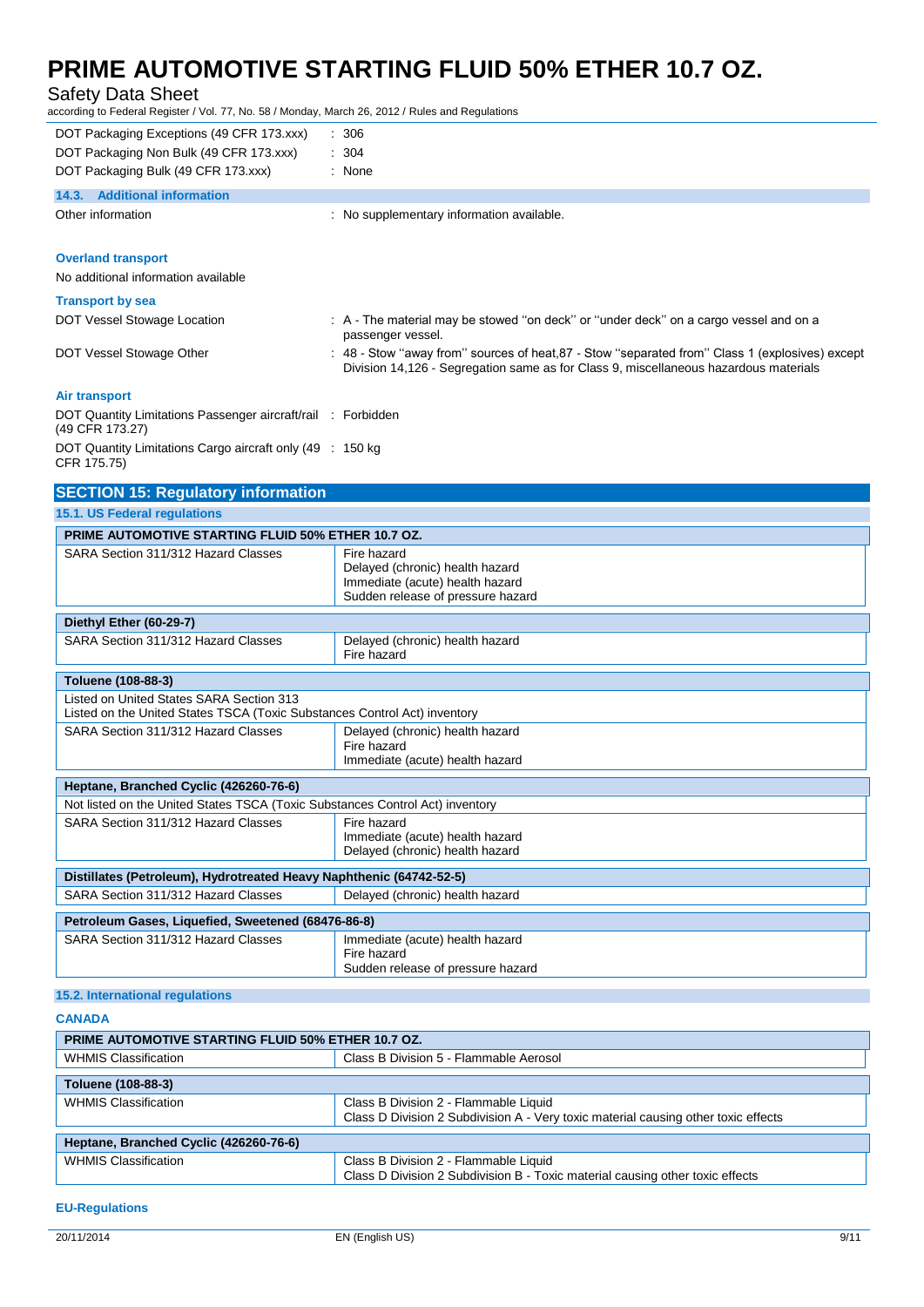Safety Data Sheet

according to Federal Register / Vol. 77, No. 58 / Monday, March 26, 2012 / Rules and Regulations

**Toluene (108-88-3)**

Listed on the EEC inventory EINECS (European Inventory of Existing Commercial Chemical Substances)

#### **Classification according to Regulation (EC) No. 1272/2008 [CLP]**

#### **Classification according to Directive 67/548/EEC [DSD] or 1999/45/EC [DPD]**

Carc.Cat.1; R45 Muta.Cat.2; R46 Repr.Cat.3; R63 F+; R12 Xn; R22 Xi; R38 R19 Full text of R-phrases: see section 16

#### **15.2.2. National regulations**

No additional information available

#### **15.3. US State regulations**

**Toluene (108-88-3)**

U.S. - California - Proposition 65 - Maximum Allowable Dose Levels (MADL)

#### **SECTION 16: Other information**

Other information in the set of the set of the set of the set of the set of the set of the set of the set of the set of the set of the set of the set of the set of the set of the set of the set of the set of the set of the

| Full text of H-phrases: see section 16: |                                                                  |
|-----------------------------------------|------------------------------------------------------------------|
| Acute Tox. 4 (Oral)                     | Acute toxicity (oral) Category 4                                 |
| Aquatic Acute 1                         | Hazardous to the aquatic environment - Acute Hazard Category 1   |
| Aquatic Chronic 1                       | Hazardous to the aquatic environment - Chronic Hazard Category 1 |
| <b>Aquatic Chronic 3</b>                | Hazardous to the aquatic environment - Chronic Hazard Category 3 |
| Asp. Tox. 1                             | <b>Aspiration hazard Category 1</b>                              |
| Carc, 1A                                | Carcinogenicity Category 1A                                      |
| Compressed gas                          | Gases under pressure Compressed gas                              |
| Flam. Aerosol 1                         | Flammable aerosol Category 1                                     |
| Flam, Gas 1                             | Flammable gases Category 1                                       |
| Flam. Lig. 1                            | Flammable liquids Category 1                                     |
| Flam. Lig. 2                            | Flammable liquids Category 2                                     |
| Muta, 1B                                | Germ cell mutagenicity Category 1B                               |
| Repr. 2                                 | Reproductive toxicity Category 2                                 |
| Skin Irrit. 2                           | Skin corrosion/irritation Category 2                             |
| STOT RE 2                               | Specific target organ toxicity (repeated exposure) Category 2    |
| STOT SE 3                               | Specific target organ toxicity (single exposure) Category 3      |
| H <sub>220</sub>                        | Extremely flammable gas                                          |
| H <sub>222</sub>                        | Extremely flammable aerosol                                      |
| H <sub>224</sub>                        | Extremely flammable liquid and vapor                             |
| H <sub>225</sub>                        | Highly flammable liquid and vapor                                |
| <b>H280</b>                             | Contains gas under pressure; may explode if heated               |
| H302                                    | Harmful if swallowed                                             |
| H304                                    | May be fatal if swallowed and enters airways                     |
| H315                                    | Causes skin irritation                                           |
| H336                                    | May cause drowsiness or dizziness                                |
| H340                                    | May cause genetic defects                                        |
| H <sub>350</sub>                        | May cause cancer                                                 |
| H361                                    | Suspected of damaging fertility or the unborn child              |
| H373                                    | May cause damage to organs through prolonged or repeated         |
|                                         | exposure                                                         |
| H400                                    | Very toxic to aquatic life                                       |
| <b>H410</b>                             | Very toxic to aquatic life with long lasting effects             |
| H412                                    | Harmful to aquatic life with long lasting effects                |